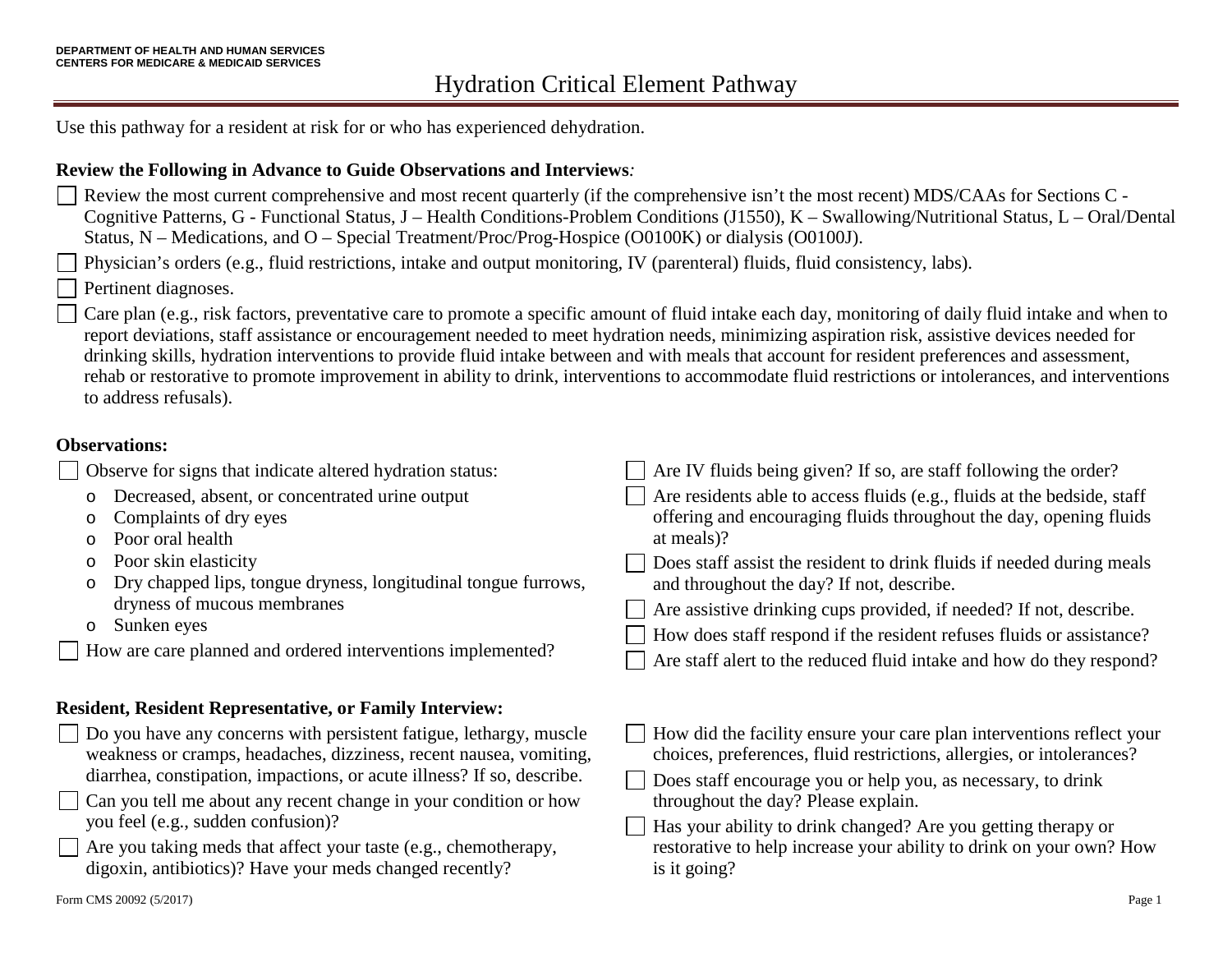# Hydration Critical Element Pathway

| Do they provide you with assistive devices if you need it? If not,<br>what concerns are you having?                                                                                                                                                                                                                                                                                                                                                                                                                                                                                     |  |  |  |  |  |
|-----------------------------------------------------------------------------------------------------------------------------------------------------------------------------------------------------------------------------------------------------------------------------------------------------------------------------------------------------------------------------------------------------------------------------------------------------------------------------------------------------------------------------------------------------------------------------------------|--|--|--|--|--|
| If you refuse fluids, what does staff do? What education have they<br>provided on consequences of refusing fluids?                                                                                                                                                                                                                                                                                                                                                                                                                                                                      |  |  |  |  |  |
|                                                                                                                                                                                                                                                                                                                                                                                                                                                                                                                                                                                         |  |  |  |  |  |
| <b>Staff Interviews (Nursing Aides, Dietary Staff, Nurses, DON):</b>                                                                                                                                                                                                                                                                                                                                                                                                                                                                                                                    |  |  |  |  |  |
| How do you ensure the resident is provided with adequate fluids?<br>What, when, and to whom do you report changes in fluid intake?<br>What have you done to address the resident's refusal to drink (e.g.,<br>provide liquids in a different form like popsicles, or soup)?<br>Who from the dietary staff attends the IDT meetings?<br>If care plan concerns are noted, interview staff responsible for care<br>planning as to the rationale for the current care plan.<br>Ask about identified concerns.                                                                               |  |  |  |  |  |
|                                                                                                                                                                                                                                                                                                                                                                                                                                                                                                                                                                                         |  |  |  |  |  |
| Did the facility adequately assess the resident's hydration status?<br>Baseline hydration status (height, weight, BMI).<br>Underlying factors affecting hydration status.<br>$\circ$<br>Calculation of fluid needs based on clinical condition, including<br>O<br>free water for enteral feedings.<br>Adequacy of fluid intake.<br>$\circ$<br>Do lab values suggest dehydration (ratios of BUN to creatinine of<br>25 or more, serum sodium level greater than 148 mmol/L)? If so,<br>describe.<br>What interventions were implemented to address the dehydration<br>(e.g., IV fluids)? |  |  |  |  |  |
|                                                                                                                                                                                                                                                                                                                                                                                                                                                                                                                                                                                         |  |  |  |  |  |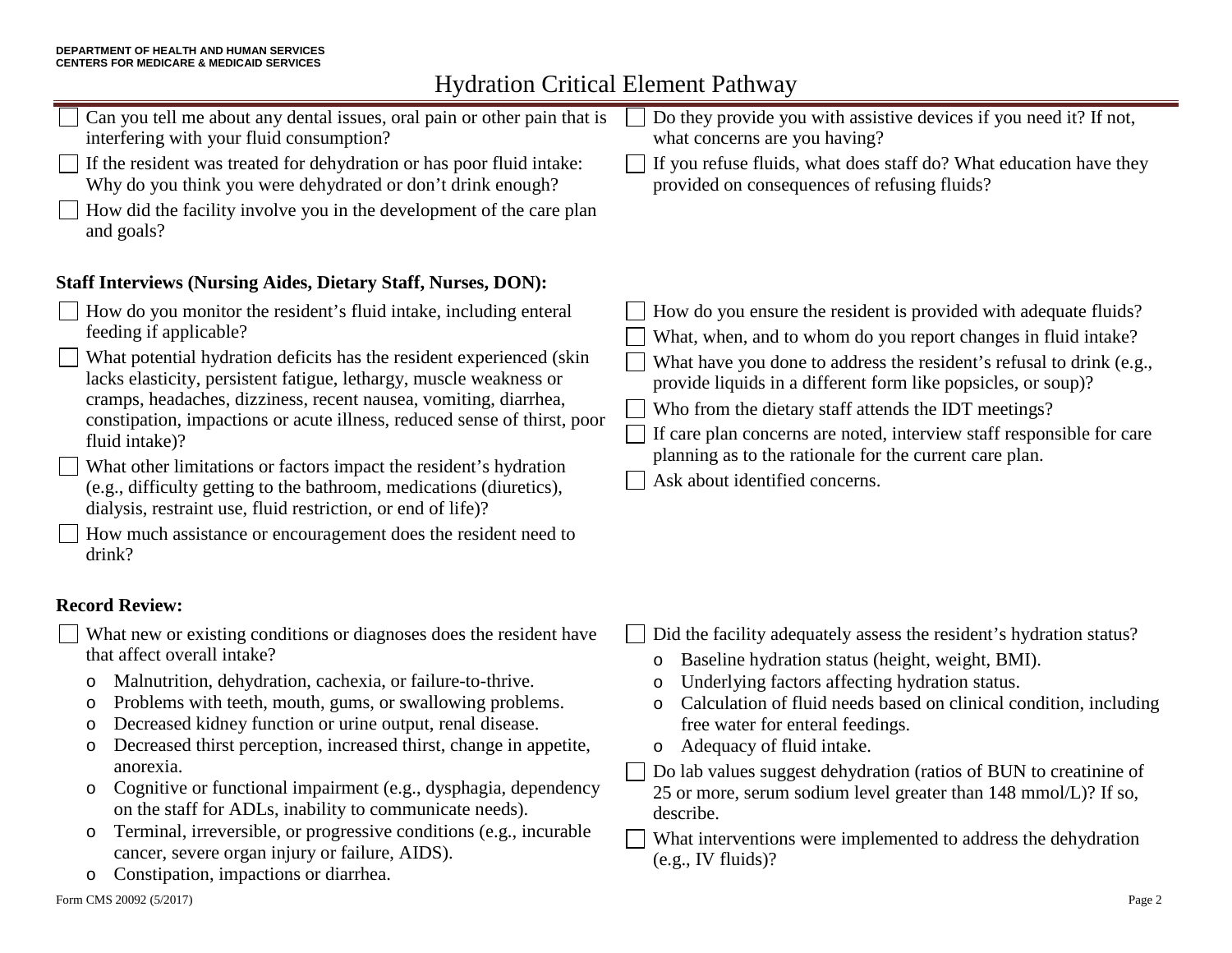## Hydration Critical Element Pathway

| o Pressure ulcers and other chronic wounds, fractures.<br>o COPD, pneumonia, diabetes, cancer, hepatic disease, CHF,<br>infection, fever, nausea/vomiting, orthostatic hypotension,<br>hypertension.                                                                                                                                                                                                                                                                                     | Did the facility identify the factors contributing to or causing the<br>resident to refuse? What alternative efforts were made to address<br>hydration needs?<br>$\Box$ How does staff monitor I&O if the resident is on fluid restrictions                                                                                                                       |
|------------------------------------------------------------------------------------------------------------------------------------------------------------------------------------------------------------------------------------------------------------------------------------------------------------------------------------------------------------------------------------------------------------------------------------------------------------------------------------------|-------------------------------------------------------------------------------------------------------------------------------------------------------------------------------------------------------------------------------------------------------------------------------------------------------------------------------------------------------------------|
| o Psychiatric concerns, significant changes in behavior or mood.<br>o Lethargy or confusion.<br>Was there a "significant change" in the resident's condition (i.e., will<br>not resolve itself without intervention by staff or by implementing<br>standard disease-related clinical interventions; impacts more than one<br>area of health; requires IDT review or revision of the care plan)? If<br>so, was a significant change comprehensive assessment conducted<br>within 14 days? | and it's ordered?<br>$\Box$ How are staff monitoring the resident's fluid intake at meals?<br>$\Box$ Is the resident receiving therapy or restorative as ordered? If not,<br>describe.<br>$\Box$ Is the care plan comprehensive? How did the resident respond to<br>care planned interventions? If interventions weren't effective, was<br>the care plan revised? |

### **Critical Element Decisions:**

- 1. Based on observation, interviews, and record review, did the facility provide each resident with sufficient fluid intake to maintain proper hydration and health? If No, Cite F692
- 2. For newly admitted residents and if applicable based on the concern under investigation, did the facility develop and implement a baseline care plan within 48 hours of admission that included the minimum healthcare information necessary to properly care for the immediate needs of the resident? Did the resident or resident representative receive a written summary of the baseline care plan that he/she was able to understand? If No, cite F655

NA, the resident did not have an admission since the previous survey OR the care or service was not necessary to be included in a baseline care plan.

3. If the condition or risks were present at the time of the required comprehensive assessment, did the facility comprehensively assess the resident's physical, mental and psychosocial needs to identify the risks and/or to determine underlying causes, to the extent possible, and the impact upon the resident's function, mood, and cognition?

If No, cite F636

NA, condition/risks were identified after completion of the required comprehensive assessment and did not meet the criteria for a significant change MDS OR the resident was recently admitted and the comprehensive assessment was not yet required.